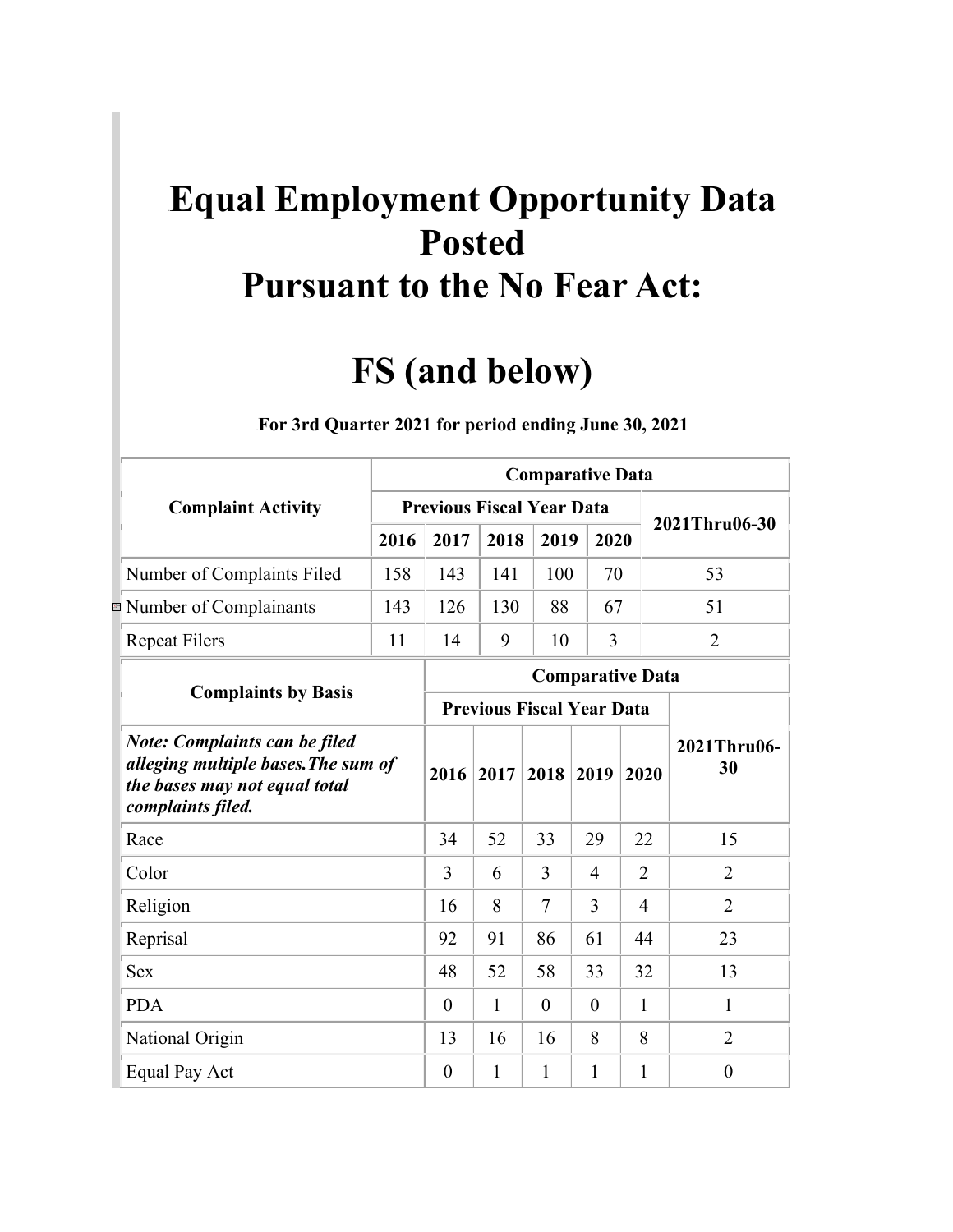| Age                                                                                                                               | 49               | 59                               | 42               | 30               | 20                      | 11                |
|-----------------------------------------------------------------------------------------------------------------------------------|------------------|----------------------------------|------------------|------------------|-------------------------|-------------------|
| Disability                                                                                                                        | 55               | 53                               | 58               | 40               | 25                      | 15                |
| Genetics                                                                                                                          | $\theta$         | $\mathbf{1}$                     | $\boldsymbol{0}$ | $\theta$         | $\overline{2}$          | $\overline{0}$    |
| Non-EEO                                                                                                                           | 10               | 12                               | 12               | $\tau$           | 9                       | 5                 |
|                                                                                                                                   |                  |                                  |                  |                  | <b>Comparative Data</b> |                   |
| <b>Complaints by Issue</b>                                                                                                        |                  | <b>Previous Fiscal Year Data</b> |                  |                  |                         |                   |
| <b>Note: Complaints can be filed</b><br>alleging multiple bases. The sum of<br>the bases may not equal total<br>complaints filed. | 2016             | 2017                             | 2018             | 2019             | 2020                    | 2021Thru06-<br>30 |
| Appointment/Hire                                                                                                                  | 5                | 11                               | 10               | 5                | 6                       | 5                 |
| <b>Assignment of Duties</b>                                                                                                       | 27               | 19                               | 28               | 21               | 12                      | 5                 |
| Awards                                                                                                                            | $\mathbf{1}$     | $\overline{0}$                   | $\overline{0}$   | $\overline{0}$   | 1                       | $\overline{2}$    |
| <b>Conversion to Full Time/Perm Status</b>                                                                                        | $\overline{0}$   | $\boldsymbol{0}$                 | $\overline{0}$   | $\overline{0}$   | $\theta$                | $\boldsymbol{0}$  |
| <b>Disciplinary Action</b>                                                                                                        |                  |                                  |                  |                  |                         |                   |
| Demotion                                                                                                                          | $\mathbf{0}$     | $\theta$                         | $\overline{2}$   | $\boldsymbol{0}$ | $\boldsymbol{0}$        | $\mathbf{0}$      |
| Reprimand                                                                                                                         | 11               | $\overline{4}$                   | 10               | 6                | $\overline{4}$          | $\mathbf{1}$      |
| Suspension                                                                                                                        | 8                | 18                               | 13               | 10               | 7                       | 6                 |
| Removal                                                                                                                           | 3                | $\overline{3}$                   | 9                | 9                | $\overline{7}$          | $\boldsymbol{0}$  |
| Other                                                                                                                             | 5                | $\mathbf{1}$                     | 6                | 3                | $\overline{7}$          | $\overline{2}$    |
| Duty Hours                                                                                                                        | $\overline{2}$   | 6                                | $\boldsymbol{0}$ | 5                | $\overline{4}$          | $\boldsymbol{0}$  |
| Perf. Eval./ Appraisal                                                                                                            | 25               | 16                               | 17               | 17               | 12                      | 7                 |
| Examination/Test                                                                                                                  | $\boldsymbol{0}$ | $\mathbf{1}$                     | $\mathbf{1}$     | $\mathbf{1}$     | $\mathbf{1}$            | $\mathbf{1}$      |
| <b>Harassment</b>                                                                                                                 |                  |                                  |                  |                  |                         |                   |
| Non-Sexual                                                                                                                        | 103              | 92                               | 96               | 53               | 39                      | 22                |
| Sexual                                                                                                                            | $\overline{3}$   | $\theta$                         | 6                | $\overline{3}$   | 5                       | $\mathbf{0}$      |
| <b>Medical Examination</b>                                                                                                        | $\mathbf{1}$     | $\overline{2}$                   | $\overline{0}$   | $\mathbf{1}$     | $\theta$                | $\boldsymbol{0}$  |
| Pay including overtime                                                                                                            | $\tau$           | 8                                | $\overline{2}$   | 3                | 6                       | $\mathbf{1}$      |
| Promotion/Non-Selection                                                                                                           | 32               | 24                               | 18               | 22               | 17                      | 13                |
| Reassignment                                                                                                                      |                  |                                  |                  |                  |                         |                   |
| Denied                                                                                                                            | $\overline{7}$   | $\overline{2}$                   | 6                | 3                | $\overline{2}$          | $\overline{2}$    |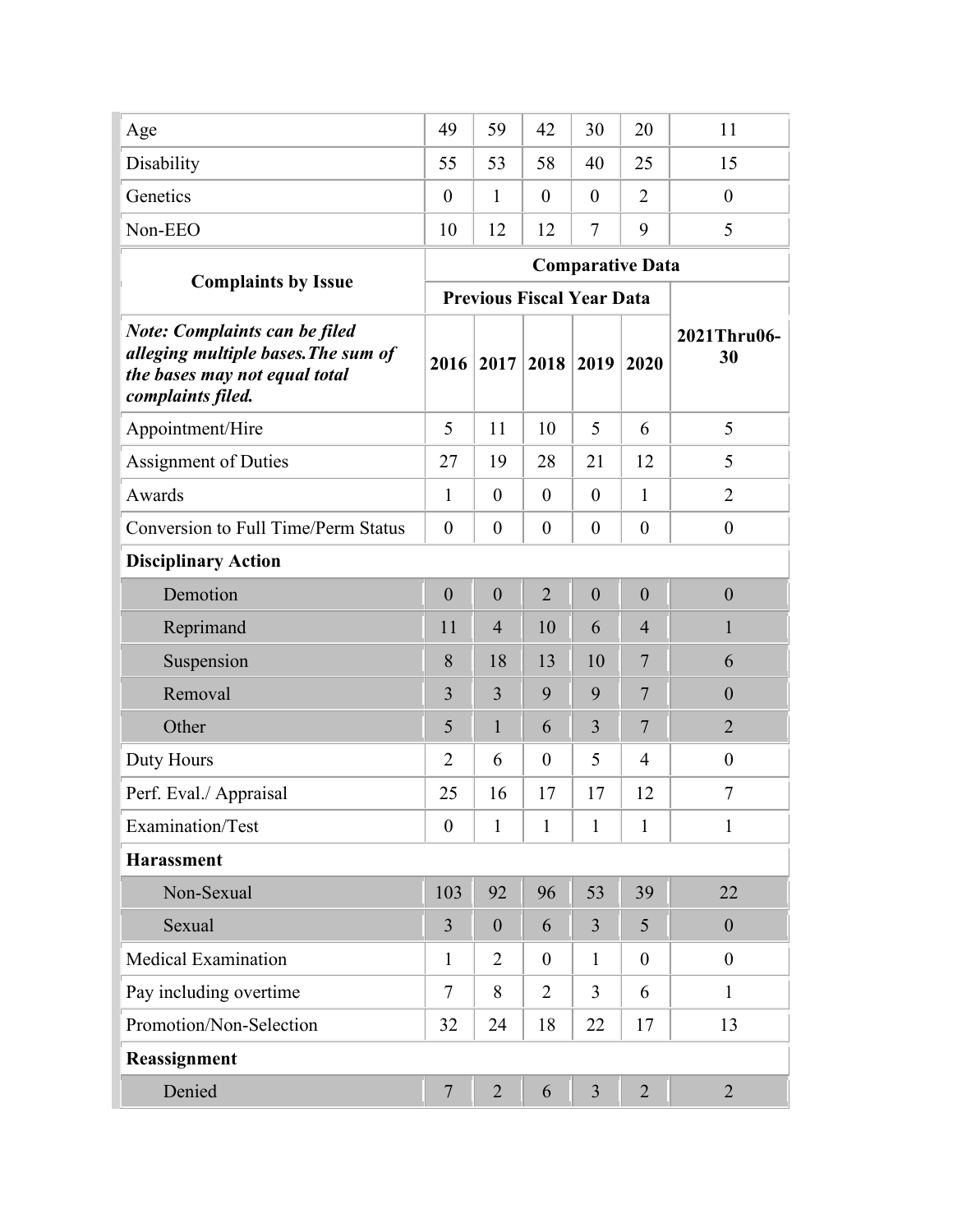| Directed                                                             |        | $\mathbf{1}$                     | 6                | $\overline{7}$          | 12             | $\boldsymbol{0}$ | $\mathbf{1}$     |
|----------------------------------------------------------------------|--------|----------------------------------|------------------|-------------------------|----------------|------------------|------------------|
| Reasonable Accommodation<br>Disability                               |        | 26                               | 23               | 24                      | $\overline{7}$ | 6                | 3                |
| Reinstatement                                                        |        | $\overline{0}$                   | $\theta$         | $\theta$                | 1              | 3                | $\overline{0}$   |
| Religious Accommodation                                              |        | 2                                | $\overline{0}$   | $\theta$                | 1              | $\theta$         | $\theta$         |
| Retirement                                                           |        | $\theta$                         | 3                | $\mathbf{1}$            | 6              | $\theta$         | $\overline{2}$   |
| Sex-Stereotyping                                                     |        | 1                                | $\theta$         | $\theta$                | $\theta$       | $\theta$         | $\overline{0}$   |
| Telework                                                             |        | $\tau$                           | 3                | $\overline{2}$          | 5              | $\overline{2}$   | $\overline{0}$   |
| Termination                                                          |        | 5                                | 8                | 11                      | 9              | 8                | 5                |
| Terms/Conditions of Employment                                       |        | 28                               | 31               | 34                      | 39             | 9                | $\overline{4}$   |
| Time and Attendance                                                  |        | 20                               | 16               | 23                      | 14             | 7                | 3                |
| Training                                                             |        | 21                               | 12               | 12                      | 11             | 5                | $\overline{4}$   |
| Other                                                                |        |                                  |                  |                         |                |                  |                  |
| User Defined - Other 1                                               |        | $\overline{0}$                   | $\overline{0}$   | $\theta$                | $\overline{0}$ | $\overline{0}$   | $\overline{0}$   |
| User Defined - Other 2                                               |        | $\overline{0}$                   | $\overline{0}$   | $\theta$                | $\overline{0}$ | $\theta$         | $\overline{0}$   |
| User Defined - Other 3                                               |        | $\theta$                         | $\overline{0}$   | $\theta$                | $\overline{0}$ | $\overline{0}$   | $\overline{0}$   |
| User Defined - Other 4                                               |        | $\overline{0}$                   | $\boldsymbol{0}$ | $\overline{0}$          | $\overline{0}$ | $\overline{0}$   | $\boldsymbol{0}$ |
|                                                                      |        |                                  |                  | <b>Comparative Data</b> |                |                  |                  |
| <b>Processing Time</b>                                               |        | <b>Previous Fiscal Year Data</b> |                  |                         |                |                  | 2021Thru06-      |
|                                                                      | 2016   | 2017                             | 2018             |                         | 2019           | 2020             | 30               |
| Complaints pending during fiscal year                                |        |                                  |                  |                         |                |                  |                  |
| Average number of days<br>in investigation                           | 202.23 | 148.77                           | 171.14           |                         | 197.39         | 188.51           | 147.72           |
| Average number of days<br>in final action                            | 131.90 | 330.49                           | 28.53            |                         | 35.75          | 23.99            | 31.79            |
| Complaint pending during fiscal year where hearing was requested     |        |                                  |                  |                         |                |                  |                  |
| Average number of days<br>in investigation                           | 209.71 | 147.32                           | 151.70           |                         | 210.79         | 208.53           | 157.11           |
| Average number of days<br>in final action                            | 39.10  | 159.03                           | 18.95            |                         | 26.59          | 14.78            | 7.10             |
| Complaint pending during fiscal year where hearing was not requested |        |                                  |                  |                         |                |                  |                  |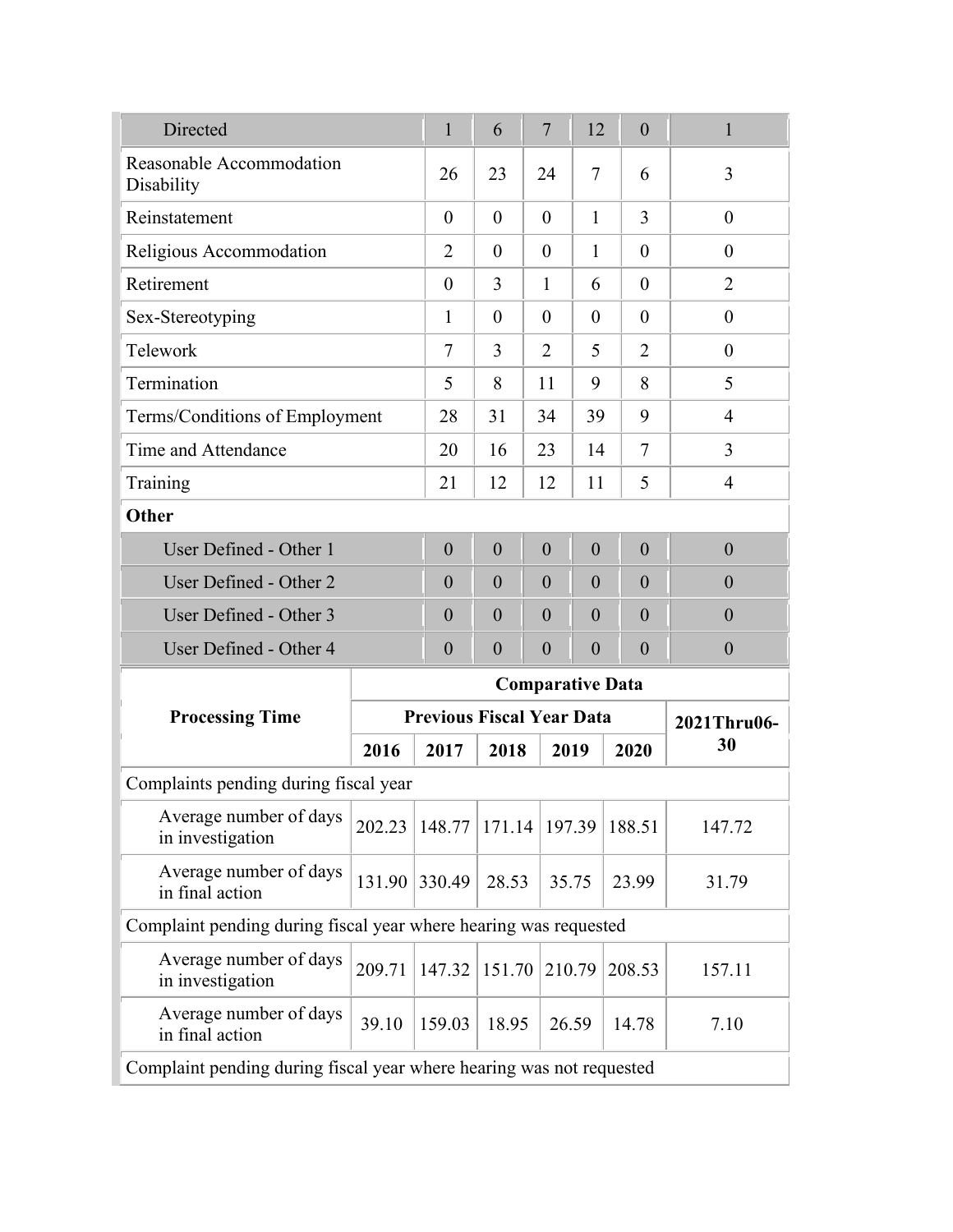| Average number of days<br>in investigation                         | 188.21           |                  | 152.19           |                                  | 192.08         |                | 183.75           |                         | 162.92         |                  |                   | 133.11            |  |
|--------------------------------------------------------------------|------------------|------------------|------------------|----------------------------------|----------------|----------------|------------------|-------------------------|----------------|------------------|-------------------|-------------------|--|
| Average number of days<br>in final action                          | 229.46           |                  | 467.67           |                                  | 44.33          |                | 49.26            |                         | 35.58          |                  |                   | 75.35             |  |
|                                                                    |                  |                  |                  |                                  |                |                |                  | <b>Comparative Data</b> |                |                  |                   |                   |  |
| <b>Complaints Dismissed by Agency</b>                              |                  |                  |                  | <b>Previous Fiscal Year Data</b> |                |                |                  |                         |                |                  |                   | 2021Thru06-       |  |
|                                                                    |                  |                  | 2016             | 2017                             |                | 2018           |                  | 2019                    | 2020           |                  |                   | 30                |  |
| <b>Total Complaints Dismissed by</b><br>Agency                     |                  |                  | 16               | 34                               |                | 23             |                  | 11                      | 10             |                  |                   | $\overline{4}$    |  |
| Average days pending prior to<br>dismissal                         |                  |                  | 85               | 61                               |                | 15             |                  | 54                      | 19             |                  |                   | 2537              |  |
| <b>Complaints Withdrawn by Complainants</b>                        |                  |                  |                  |                                  |                |                |                  |                         |                |                  |                   |                   |  |
| Total Complaints Withdrawn by<br>Complainants                      |                  |                  | 6                | 9                                |                | 6              |                  | 9                       | 8              |                  |                   | 3                 |  |
|                                                                    |                  |                  |                  |                                  |                |                |                  |                         |                |                  |                   |                   |  |
| <b>Comparative Data</b><br><b>Previous Fiscal Year Data</b>        |                  |                  |                  |                                  |                |                |                  |                         |                |                  |                   |                   |  |
|                                                                    |                  |                  |                  |                                  |                |                |                  |                         |                |                  |                   |                   |  |
| <b>Total Final Agency Actions</b><br><b>Finding Discrimination</b> |                  | 2016             |                  | 2017                             |                | 2018           |                  | 2019                    |                | 2020             | 2021Thru06-<br>30 |                   |  |
|                                                                    | #                | $\frac{0}{0}$    | #                | $\frac{0}{0}$                    | #              | $\frac{0}{0}$  | #                | $\frac{0}{0}$           | #              | $\frac{0}{0}$    | #                 | $\frac{0}{0}$     |  |
| <b>Total Number Findings</b>                                       | $\theta$         |                  | $\mathbf{1}$     |                                  | 3              |                | $\mathbf{1}$     |                         | 7              |                  | $\theta$          |                   |  |
| <b>Without Hearing</b>                                             | $\theta$         | $\overline{0}$   | $\mathbf{1}$     | 100                              | $\overline{2}$ | 67             | $\overline{0}$   | $\overline{0}$          | $\overline{2}$ | 29               | $\boldsymbol{0}$  | $\boldsymbol{0}$  |  |
| With Hearing                                                       | $\boldsymbol{0}$ | $\boldsymbol{0}$ | $\boldsymbol{0}$ | $\boldsymbol{0}$                 | $\mathbf{1}$   | 33             | $\mathbf{1}$     | 100                     | 5              | 71               | $\theta$          | $\boldsymbol{0}$  |  |
|                                                                    |                  |                  |                  |                                  |                |                |                  | <b>Comparative Data</b> |                |                  |                   |                   |  |
| <b>Findings of Discrimination</b><br><b>Rendered by Basis</b>      |                  |                  |                  | <b>Previous Fiscal Year Data</b> |                |                |                  |                         |                |                  |                   |                   |  |
| <b>Note: Complaints can be filed</b>                               |                  | 2016             |                  | 2017                             |                | 2018           |                  | 2019                    |                | 2020             |                   | 2021Thru06-<br>30 |  |
| alleging multiple bases. The sum                                   |                  |                  |                  |                                  |                |                |                  |                         |                |                  |                   |                   |  |
| of the bases may not equal total<br>complaints and findings.       | #                | $\frac{6}{6}$    | #                | $\frac{0}{0}$                    | #              | $\frac{0}{0}$  | #                | $\frac{0}{0}$           | #              | $\frac{0}{0}$    | #                 | $\frac{0}{0}$     |  |
| <b>Total Number Findings</b>                                       | $\overline{0}$   |                  | $\mathbf{1}$     |                                  | $\mathbf{1}$   |                | $\mathbf{1}$     |                         | $\overline{7}$ |                  | $\overline{0}$    |                   |  |
| Race                                                               | $\overline{0}$   | $\boldsymbol{0}$ | $\mathbf{1}$     | 100                              | $\theta$       | $\overline{0}$ | $\overline{0}$   | $\boldsymbol{0}$        | $\mathbf{1}$   | 14               | $\theta$          | $\boldsymbol{0}$  |  |
| Color                                                              | $\overline{0}$   | $\overline{0}$   | $\overline{0}$   | $\overline{0}$                   | $\overline{0}$ | $\theta$       | $\overline{0}$   | $\overline{0}$          | $\overline{0}$ | $\overline{0}$   | $\overline{0}$    | $\theta$          |  |
| Religion                                                           | $\overline{0}$   | $\boldsymbol{0}$ | $\overline{0}$   | $\boldsymbol{0}$                 | $\overline{0}$ | $\theta$       | $\boldsymbol{0}$ | $\boldsymbol{0}$        | $\overline{0}$ | $\boldsymbol{0}$ | $\overline{0}$    | $\theta$          |  |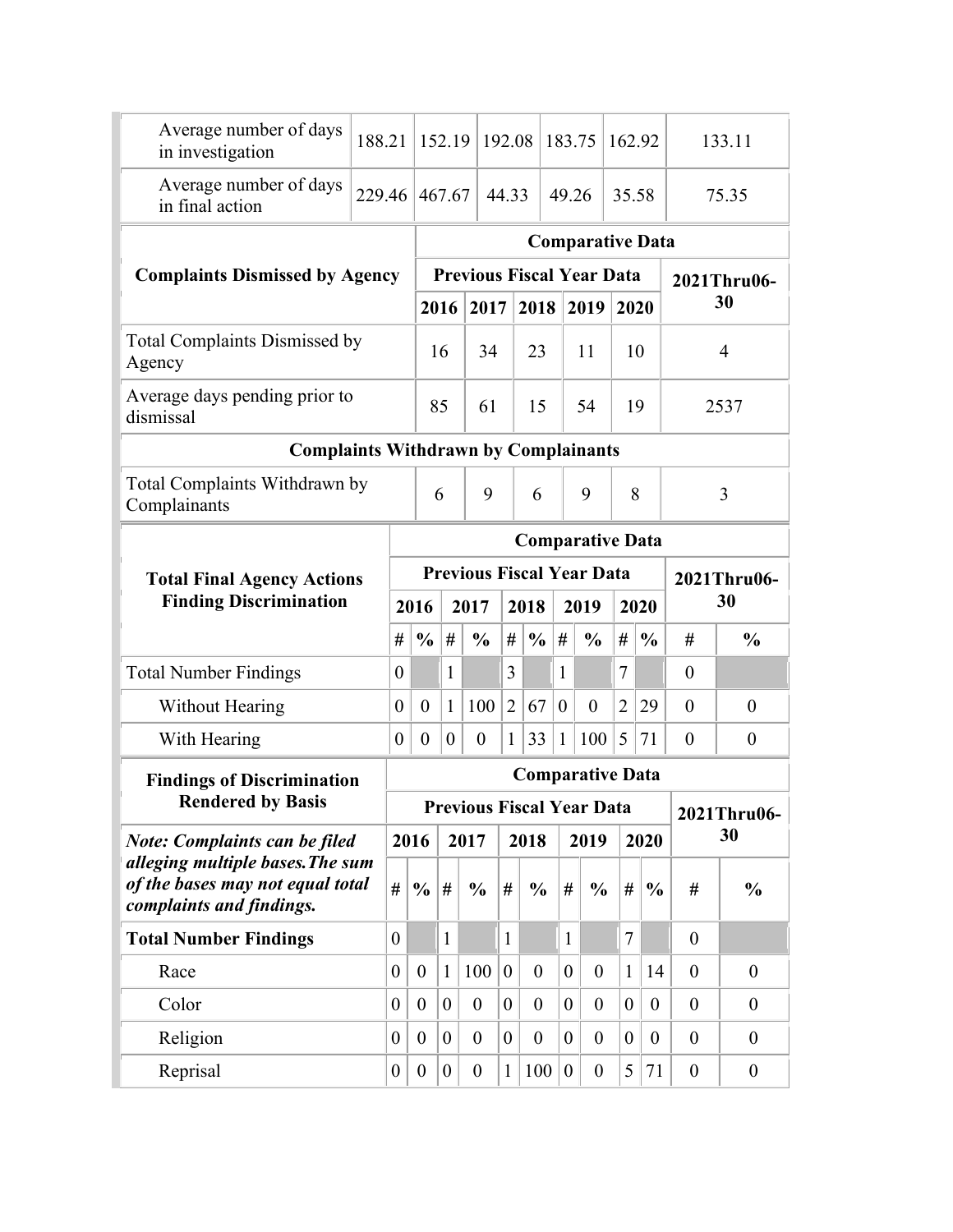| <b>Sex</b>                      | $\boldsymbol{0}$ | $\boldsymbol{0}$ | $\boldsymbol{0}$ | $\boldsymbol{0}$ | $\mathbf{1}$     | 100              | $\boldsymbol{0}$ | $\boldsymbol{0}$ | 3                | 43               | $\boldsymbol{0}$ | $\boldsymbol{0}$ |
|---------------------------------|------------------|------------------|------------------|------------------|------------------|------------------|------------------|------------------|------------------|------------------|------------------|------------------|
| <b>PDA</b>                      | $\boldsymbol{0}$ | $\boldsymbol{0}$ | $\boldsymbol{0}$ | $\boldsymbol{0}$ | $\boldsymbol{0}$ | $\overline{0}$   | $\boldsymbol{0}$ | $\boldsymbol{0}$ | $\overline{0}$   | $\boldsymbol{0}$ | $\overline{0}$   | $\boldsymbol{0}$ |
| National Origin                 | $\boldsymbol{0}$ | $\boldsymbol{0}$ | $\overline{0}$   | $\boldsymbol{0}$ | $\theta$         | $\overline{0}$   | $\boldsymbol{0}$ | $\boldsymbol{0}$ | $\overline{0}$   | $\boldsymbol{0}$ | $\boldsymbol{0}$ | $\overline{0}$   |
| Equal Pay Act                   | $\overline{0}$   | $\boldsymbol{0}$ | $\overline{0}$   | $\boldsymbol{0}$ | $\overline{0}$   | $\overline{0}$   | $\boldsymbol{0}$ | $\boldsymbol{0}$ | $\overline{0}$   | $\boldsymbol{0}$ | $\boldsymbol{0}$ | $\boldsymbol{0}$ |
| Age                             | $\boldsymbol{0}$ | $\boldsymbol{0}$ | $\theta$         | $\boldsymbol{0}$ | $\boldsymbol{0}$ | $\overline{0}$   | $\boldsymbol{0}$ | $\overline{0}$   | $\overline{0}$   | $\boldsymbol{0}$ | $\boldsymbol{0}$ | $\overline{0}$   |
| Disability                      | $\boldsymbol{0}$ | $\boldsymbol{0}$ | $\theta$         | $\boldsymbol{0}$ | $\overline{0}$   | $\overline{0}$   | $\mathbf{1}$     | 100              | $\mathbf{1}$     | 14               | $\boldsymbol{0}$ | $\boldsymbol{0}$ |
| Genetics                        | $\boldsymbol{0}$ | $\boldsymbol{0}$ | $\boldsymbol{0}$ | $\boldsymbol{0}$ | $\overline{0}$   | $\overline{0}$   | $\boldsymbol{0}$ | $\boldsymbol{0}$ | $\overline{0}$   | $\boldsymbol{0}$ | $\boldsymbol{0}$ | $\overline{0}$   |
| Non-EEO                         | $\boldsymbol{0}$ | $\overline{0}$   | $\boldsymbol{0}$ | $\boldsymbol{0}$ | $\boldsymbol{0}$ | $\boldsymbol{0}$ | $\boldsymbol{0}$ | $\boldsymbol{0}$ | $\boldsymbol{0}$ | $\boldsymbol{0}$ | $\boldsymbol{0}$ | $\boldsymbol{0}$ |
|                                 |                  |                  |                  |                  |                  |                  |                  |                  |                  |                  |                  |                  |
| <b>Findings After Hearing</b>   | $\boldsymbol{0}$ |                  | $\boldsymbol{0}$ |                  | $\mathbf{1}$     |                  | $\mathbf{1}$     |                  | 5                |                  | $\boldsymbol{0}$ |                  |
| Race                            | $\boldsymbol{0}$ | $\boldsymbol{0}$ | $\boldsymbol{0}$ | $\boldsymbol{0}$ | $\boldsymbol{0}$ | $\overline{0}$   | $\boldsymbol{0}$ | $\boldsymbol{0}$ | $\mathbf{1}$     | 20               | $\overline{0}$   | $\boldsymbol{0}$ |
| Color                           | $\boldsymbol{0}$ | $\boldsymbol{0}$ | $\overline{0}$   | $\boldsymbol{0}$ | $\theta$         | $\overline{0}$   | $\boldsymbol{0}$ | $\boldsymbol{0}$ | $\overline{0}$   | $\boldsymbol{0}$ | $\boldsymbol{0}$ | $\overline{0}$   |
| Religion                        | $\theta$         | $\boldsymbol{0}$ | $\overline{0}$   | $\boldsymbol{0}$ | $\boldsymbol{0}$ | $\overline{0}$   | $\boldsymbol{0}$ | $\boldsymbol{0}$ | $\overline{0}$   | $\boldsymbol{0}$ | $\boldsymbol{0}$ | $\boldsymbol{0}$ |
| Reprisal                        | $\boldsymbol{0}$ | $\boldsymbol{0}$ | $\overline{0}$   | $\boldsymbol{0}$ | $\mathbf{1}$     | 100              | $\boldsymbol{0}$ | $\boldsymbol{0}$ | $\overline{4}$   | 80               | $\boldsymbol{0}$ | $\overline{0}$   |
| <b>Sex</b>                      | $\boldsymbol{0}$ | $\boldsymbol{0}$ | $\mathbf{0}$     | $\boldsymbol{0}$ | 1                | 100              | $\boldsymbol{0}$ | $\overline{0}$   | $\overline{3}$   | 60               | $\boldsymbol{0}$ | $\boldsymbol{0}$ |
| <b>PDA</b>                      | $\boldsymbol{0}$ | $\boldsymbol{0}$ | $\theta$         | $\boldsymbol{0}$ | $\overline{0}$   | $\overline{0}$   | $\boldsymbol{0}$ | $\boldsymbol{0}$ | $\overline{0}$   | $\boldsymbol{0}$ | $\boldsymbol{0}$ | $\overline{0}$   |
| National Origin                 | $\theta$         | $\boldsymbol{0}$ | $\theta$         | $\boldsymbol{0}$ | $\overline{0}$   | $\overline{0}$   | $\boldsymbol{0}$ | $\boldsymbol{0}$ | $\overline{0}$   | $\boldsymbol{0}$ | $\boldsymbol{0}$ | $\overline{0}$   |
| <b>Equal Pay Act</b>            | $\boldsymbol{0}$ | $\boldsymbol{0}$ | $\boldsymbol{0}$ | $\boldsymbol{0}$ | $\boldsymbol{0}$ | $\overline{0}$   | $\boldsymbol{0}$ | $\boldsymbol{0}$ | $\boldsymbol{0}$ | $\boldsymbol{0}$ | $\boldsymbol{0}$ | $\overline{0}$   |
| Age                             | $\boldsymbol{0}$ | $\boldsymbol{0}$ | $\overline{0}$   | $\boldsymbol{0}$ | $\boldsymbol{0}$ | $\overline{0}$   | $\boldsymbol{0}$ | $\boldsymbol{0}$ | $\theta$         | $\boldsymbol{0}$ | $\boldsymbol{0}$ | $\boldsymbol{0}$ |
| Disability                      | $\boldsymbol{0}$ | $\boldsymbol{0}$ | $\boldsymbol{0}$ | $\boldsymbol{0}$ | $\boldsymbol{0}$ | $\boldsymbol{0}$ | $\mathbf{1}$     | 100              | $\boldsymbol{0}$ | $\boldsymbol{0}$ | $\boldsymbol{0}$ | $\boldsymbol{0}$ |
| Genetics                        | $\boldsymbol{0}$ | $\boldsymbol{0}$ | $\boldsymbol{0}$ | $\boldsymbol{0}$ | $\boldsymbol{0}$ | $\boldsymbol{0}$ | $\boldsymbol{0}$ | $\boldsymbol{0}$ | $\boldsymbol{0}$ | $\boldsymbol{0}$ | $\boldsymbol{0}$ | $\boldsymbol{0}$ |
| Non-EEO                         | $\boldsymbol{0}$ | $\boldsymbol{0}$ | $\boldsymbol{0}$ | $\boldsymbol{0}$ | $\overline{0}$   | $\boldsymbol{0}$ | $\boldsymbol{0}$ | $\boldsymbol{0}$ | $\overline{0}$   | $\boldsymbol{0}$ | $\boldsymbol{0}$ | $\boldsymbol{0}$ |
|                                 |                  |                  |                  |                  |                  |                  |                  |                  |                  |                  |                  |                  |
| <b>Findings Without Hearing</b> | $\boldsymbol{0}$ |                  | $\mathbf{1}$     |                  | $\boldsymbol{0}$ |                  | $\boldsymbol{0}$ |                  | $\overline{2}$   |                  | $\boldsymbol{0}$ |                  |
| Race                            | $\boldsymbol{0}$ | $\boldsymbol{0}$ | $\mathbf{1}$     | 100              | $\boldsymbol{0}$ | $\boldsymbol{0}$ | $\boldsymbol{0}$ | $\overline{0}$   | $\overline{0}$   | $\boldsymbol{0}$ | $\boldsymbol{0}$ | $\boldsymbol{0}$ |
| Color                           | $\boldsymbol{0}$ | $\boldsymbol{0}$ | $\overline{0}$   | $\boldsymbol{0}$ | $\overline{0}$   | $\boldsymbol{0}$ | $\boldsymbol{0}$ | $\boldsymbol{0}$ | $\overline{0}$   | $\boldsymbol{0}$ | $\boldsymbol{0}$ | $\boldsymbol{0}$ |
| Religion                        | $\boldsymbol{0}$ | $\boldsymbol{0}$ | $\overline{0}$   | $\boldsymbol{0}$ | $\overline{0}$   | $\boldsymbol{0}$ | $\boldsymbol{0}$ | $\overline{0}$   | $\boldsymbol{0}$ | $\boldsymbol{0}$ | $\boldsymbol{0}$ | $\mathbf{0}$     |
| Reprisal                        | $\theta$         | $\boldsymbol{0}$ | $\mathbf{0}$     | $\boldsymbol{0}$ | $\overline{0}$   | $\boldsymbol{0}$ | $\boldsymbol{0}$ | $\boldsymbol{0}$ | $\mathbf{1}$     | 50               | $\boldsymbol{0}$ | $\boldsymbol{0}$ |
| <b>Sex</b>                      | $\boldsymbol{0}$ | $\boldsymbol{0}$ | $\boldsymbol{0}$ | $\boldsymbol{0}$ | $\boldsymbol{0}$ | $\boldsymbol{0}$ | $\boldsymbol{0}$ | $\boldsymbol{0}$ | $\boldsymbol{0}$ | $\boldsymbol{0}$ | $\boldsymbol{0}$ | $\boldsymbol{0}$ |
| <b>PDA</b>                      | $\boldsymbol{0}$ | $\boldsymbol{0}$ | $\boldsymbol{0}$ | $\boldsymbol{0}$ | $\boldsymbol{0}$ | $\boldsymbol{0}$ | $\boldsymbol{0}$ | $\boldsymbol{0}$ | $\boldsymbol{0}$ | $\boldsymbol{0}$ | $\boldsymbol{0}$ | $\boldsymbol{0}$ |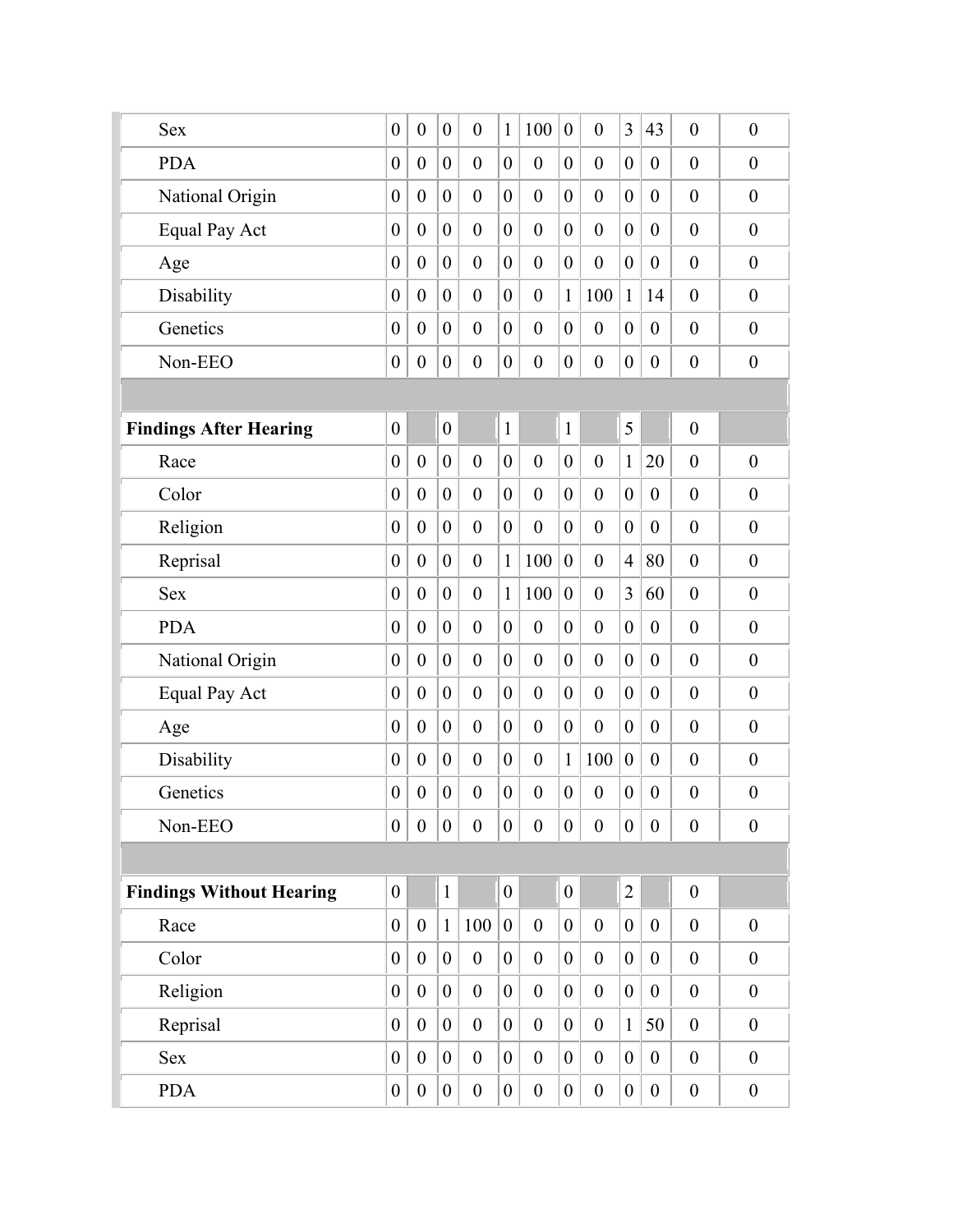| National Origin                               | $\theta$         | $\boldsymbol{0}$ | $\overline{0}$   | $\overline{0}$   | $\overline{0}$   | $\overline{0}$                   | $\boldsymbol{0}$ | $\overline{0}$   | $\theta$         | $\boldsymbol{0}$ | $\theta$         | $\boldsymbol{0}$ |
|-----------------------------------------------|------------------|------------------|------------------|------------------|------------------|----------------------------------|------------------|------------------|------------------|------------------|------------------|------------------|
| Equal Pay Act                                 | $\theta$         | $\overline{0}$   | $\overline{0}$   | $\overline{0}$   | $\overline{0}$   | $\theta$                         | $\overline{0}$   | $\theta$         | $\theta$         | $\overline{0}$   | $\overline{0}$   | $\overline{0}$   |
| Age                                           | $\theta$         | $\theta$         | $\theta$         | $\theta$         | $\theta$         | $\theta$                         | $\overline{0}$   | $\theta$         | $\theta$         | $\overline{0}$   | $\theta$         | $\overline{0}$   |
| Disability                                    | $\theta$         | $\overline{0}$   | $\overline{0}$   | $\overline{0}$   | $\theta$         | $\theta$                         | $\overline{0}$   | $\theta$         | 1                | 50               | $\overline{0}$   | $\overline{0}$   |
| Genetics                                      | $\theta$         | $\boldsymbol{0}$ | $\overline{0}$   | $\overline{0}$   | $\theta$         | $\theta$                         | $\boldsymbol{0}$ | $\theta$         | $\theta$         | $\overline{0}$   | $\overline{0}$   | $\overline{0}$   |
| Non-EEO                                       | $\boldsymbol{0}$ | $\boldsymbol{0}$ | $\boldsymbol{0}$ | $\boldsymbol{0}$ | $\boldsymbol{0}$ | $\boldsymbol{0}$                 | $\boldsymbol{0}$ | $\boldsymbol{0}$ | $\theta$         | $\boldsymbol{0}$ | $\boldsymbol{0}$ | $\boldsymbol{0}$ |
|                                               |                  |                  |                  |                  |                  | <b>Comparative Data</b>          |                  |                  |                  |                  |                  |                  |
| <b>Findings of Discrimination</b>             |                  |                  |                  |                  |                  | <b>Previous Fiscal Year Data</b> |                  |                  |                  |                  |                  | 2021Thru06-      |
| <b>Rendered by Issue</b>                      |                  | 2016             |                  | 2017             |                  | 2018                             |                  | 2019             |                  | 2020             |                  | 30               |
|                                               | #                | $\frac{0}{0}$    | #                | $\frac{0}{0}$    | #                | $\frac{0}{0}$                    | #                | $\frac{0}{0}$    | #                | $\frac{0}{0}$    | #                | $\frac{0}{0}$    |
| <b>Total Number Findings</b>                  | $\boldsymbol{0}$ |                  | 1                |                  | $\mathbf{1}$     |                                  | $\mathbf{1}$     |                  | $\overline{7}$   |                  | $\boldsymbol{0}$ |                  |
| Appointment/Hire                              | $\boldsymbol{0}$ | $\boldsymbol{0}$ | $\overline{0}$   | $\theta$         | $\overline{0}$   | $\theta$                         | $\overline{0}$   | $\overline{0}$   | $\overline{0}$   | $\theta$         | $\theta$         | $\overline{0}$   |
| <b>Assignment of Duties</b>                   | $\theta$         | $\overline{0}$   | $\overline{0}$   | $\theta$         | $\overline{0}$   | $\theta$                         | $\overline{0}$   | $\theta$         | 3                | 43               | $\theta$         | $\theta$         |
| Awards                                        | $\boldsymbol{0}$ | $\theta$         | $\boldsymbol{0}$ | $\overline{0}$   | $\overline{0}$   | $\theta$                         | $\overline{0}$   | $\overline{0}$   | $\boldsymbol{0}$ | $\overline{0}$   | $\theta$         | $\overline{0}$   |
| Conversion to Full Time/Perm<br><b>Status</b> | $\overline{0}$   | $\boldsymbol{0}$ | $\boldsymbol{0}$ | $\overline{0}$   | $\overline{0}$   | $\boldsymbol{0}$                 | $\overline{0}$   | $\theta$         | $\overline{0}$   | $\theta$         | $\boldsymbol{0}$ | $\theta$         |
| Disciplinary Action                           |                  |                  |                  |                  |                  |                                  |                  |                  |                  |                  |                  |                  |
| Demotion                                      | $\boldsymbol{0}$ | $\boldsymbol{0}$ | $\boldsymbol{0}$ | $\overline{0}$   | $\overline{0}$   | $\theta$                         | $\overline{0}$   | $\overline{0}$   | $\boldsymbol{0}$ | $\theta$         | $\overline{0}$   | $\overline{0}$   |
| Reprimand                                     | $\theta$         | $\theta$         | $\boldsymbol{0}$ | $\theta$         | $\overline{0}$   | $\theta$                         | $\boldsymbol{0}$ | $\theta$         | $\mathbf{1}$     | 14               | $\theta$         | $\overline{0}$   |
| Suspension                                    | $\boldsymbol{0}$ | $\boldsymbol{0}$ | $\boldsymbol{0}$ | $\boldsymbol{0}$ | $\overline{0}$   | $\boldsymbol{0}$                 | $\mathbf{1}$     | 100              | $\boldsymbol{0}$ | $\overline{0}$   | $\theta$         | $\overline{0}$   |
| Removal                                       | $\boldsymbol{0}$ | $\boldsymbol{0}$ | $\boldsymbol{0}$ | $\boldsymbol{0}$ | $\theta$         | $\boldsymbol{0}$                 | $\boldsymbol{0}$ | $\boldsymbol{0}$ | $\boldsymbol{0}$ | $\boldsymbol{0}$ | $\boldsymbol{0}$ | $\overline{0}$   |
| Other                                         | $\boldsymbol{0}$ | $\boldsymbol{0}$ | $\boldsymbol{0}$ | $\boldsymbol{0}$ | $\boldsymbol{0}$ | $\boldsymbol{0}$                 | $\boldsymbol{0}$ | $\overline{0}$   | $\boldsymbol{0}$ | $\boldsymbol{0}$ | $\boldsymbol{0}$ | $\boldsymbol{0}$ |
| Duty Hours                                    | $\boldsymbol{0}$ | $\theta$         | $\overline{0}$   | $\theta$         | $\overline{0}$   | $\theta$                         | $\overline{0}$   | $\overline{0}$   | $\overline{0}$   | $\theta$         | $\boldsymbol{0}$ | $\overline{0}$   |
| Perf. Eval./ Appraisal                        | $\boldsymbol{0}$ | $\overline{0}$   | $\overline{0}$   | $\theta$         | $\overline{0}$   | $\overline{0}$                   | $\overline{0}$   | $\theta$         | 1                | 14               | $\theta$         | $\theta$         |
| Examination/Test                              | $\boldsymbol{0}$ | $\boldsymbol{0}$ | $\boldsymbol{0}$ | $\theta$         | $\overline{0}$   | $\boldsymbol{0}$                 | $\overline{0}$   | $\theta$         | $\boldsymbol{0}$ | $\overline{0}$   | $\boldsymbol{0}$ | $\theta$         |
| Harassment                                    |                  |                  |                  |                  |                  |                                  |                  |                  |                  |                  |                  |                  |
| Non-Sexual                                    | $\boldsymbol{0}$ | $\boldsymbol{0}$ | $\boldsymbol{0}$ | $\boldsymbol{0}$ | $\overline{0}$   | $\boldsymbol{0}$                 | $\mathbf{1}$     | 100              | $\vert 4 \vert$  | 57               | $\boldsymbol{0}$ | $\boldsymbol{0}$ |
| Sexual                                        | $\boldsymbol{0}$ | $\theta$         | $\boldsymbol{0}$ | $\theta$         | $\mathbf{1}$     | 100                              | $\boldsymbol{0}$ | $\boldsymbol{0}$ | $\boldsymbol{0}$ | $\overline{0}$   | $\theta$         | $\boldsymbol{0}$ |
| <b>Medical Examination</b>                    | $\boldsymbol{0}$ | $\theta$         | $\boldsymbol{0}$ | $\overline{0}$   | $\overline{0}$   | $\boldsymbol{0}$                 | $\boldsymbol{0}$ | $\overline{0}$   | $\boldsymbol{0}$ | $\overline{0}$   | $\theta$         | $\overline{0}$   |
| Pay including overtime                        | $\boldsymbol{0}$ | $\boldsymbol{0}$ | $\boldsymbol{0}$ | $\boldsymbol{0}$ | $\overline{0}$   | $\boldsymbol{0}$                 | $\boldsymbol{0}$ | $\boldsymbol{0}$ | $\mathbf{1}$     | 14               | $\boldsymbol{0}$ | $\boldsymbol{0}$ |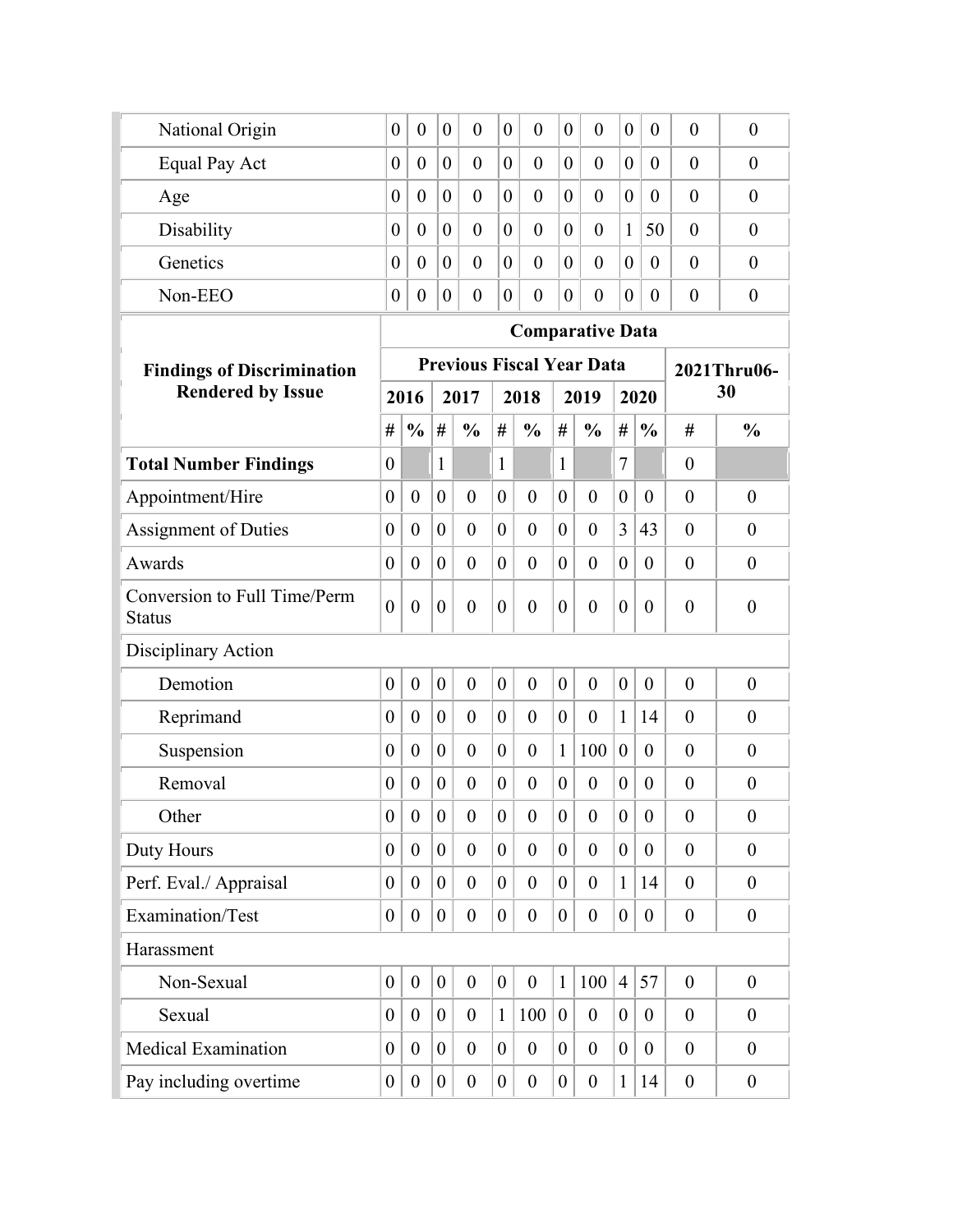| Promotion/Non-Selection                       | $\boldsymbol{0}$ | $\boldsymbol{0}$ | $\mathbf{1}$     | 100              | $\overline{0}$   | $\theta$         | $\theta$         | $\theta$         | $\mathbf{1}$     | 14               | $\overline{0}$   | $\theta$         |
|-----------------------------------------------|------------------|------------------|------------------|------------------|------------------|------------------|------------------|------------------|------------------|------------------|------------------|------------------|
| Reassignment                                  |                  |                  |                  |                  |                  |                  |                  |                  |                  |                  |                  |                  |
| Denied                                        | $\boldsymbol{0}$ | $\boldsymbol{0}$ | $\overline{0}$   | $\overline{0}$   | $\mathbf{1}$     | 100              | $\theta$         | $\theta$         | $\overline{0}$   | $\overline{0}$   | $\overline{0}$   | $\overline{0}$   |
| Directed                                      | $\theta$         | $\boldsymbol{0}$ | $\boldsymbol{0}$ | $\theta$         | $\overline{0}$   | $\overline{0}$   | $\overline{0}$   | $\theta$         | $\boldsymbol{0}$ | $\theta$         | $\theta$         | $\theta$         |
| Reasonable Accommodation<br>Disability        | $\overline{0}$   | $\overline{0}$   | $\overline{0}$   | $\theta$         | $\theta$         | $\theta$         | 1                | 100              | $\overline{0}$   | $\theta$         | $\theta$         | $\theta$         |
| Reinstatement                                 | $\boldsymbol{0}$ | $\overline{0}$   | $\overline{0}$   | $\overline{0}$   | $\overline{0}$   | $\theta$         | $\overline{0}$   | $\overline{0}$   | $\overline{0}$   | $\overline{0}$   | $\overline{0}$   | $\overline{0}$   |
| Religious Accommodation                       | $\boldsymbol{0}$ | $\theta$         | $\overline{0}$   | $\theta$         | $\overline{0}$   | $\theta$         | $\theta$         | $\theta$         | $\overline{0}$   | $\theta$         | $\theta$         | $\theta$         |
| Retirement                                    | $\theta$         | $\theta$         | $\theta$         | $\theta$         | 0                | $\theta$         | $\theta$         | $\theta$         | $\overline{0}$   | $\theta$         | $\theta$         | $\theta$         |
| Sex-Stereotyping                              | $\overline{0}$   | $\overline{0}$   | $\boldsymbol{0}$ | $\theta$         | $\overline{0}$   | $\theta$         | $\theta$         | $\theta$         | $\overline{0}$   | $\theta$         | $\overline{0}$   | $\theta$         |
| Telework                                      | $\theta$         | $\theta$         | $\theta$         | $\theta$         | 0                | $\theta$         | $\overline{0}$   | $\theta$         | $\overline{0}$   | $\theta$         | $\overline{0}$   | $\theta$         |
| Termination                                   | $\overline{0}$   | $\theta$         | $\overline{0}$   | $\overline{0}$   | $\overline{0}$   | $\overline{0}$   | $\overline{0}$   | $\theta$         | $\overline{0}$   | $\theta$         | $\theta$         | $\overline{0}$   |
| Terms/Conditions of<br>Employment             | $\theta$         | $\overline{0}$   | $\theta$         | $\theta$         | 0                | $\overline{0}$   | $\theta$         | $\overline{0}$   | $\mathbf{1}$     | 14               | $\theta$         | $\theta$         |
| Time and Attendance                           | $\theta$         | $\theta$         | $\theta$         | $\theta$         | 1                | 100              | $\overline{0}$   | $\theta$         | $\overline{0}$   | $\theta$         | $\theta$         | $\theta$         |
| Training                                      | $\theta$         | $\theta$         | $\boldsymbol{0}$ | $\overline{0}$   | $\overline{0}$   | $\theta$         | $\overline{0}$   | $\theta$         | $\mathbf{1}$     | 14               | $\overline{0}$   | $\overline{0}$   |
| Other - User Define                           |                  |                  |                  |                  |                  |                  |                  |                  |                  |                  |                  |                  |
| User Defined - Other 1                        | $\overline{0}$   | $\theta$         | $\overline{0}$   | $\overline{0}$   | $\overline{0}$   | $\theta$         | $\theta$         | $\theta$         | $\overline{0}$   | $\theta$         | $\overline{0}$   | $\overline{0}$   |
| User Defined - Other 2                        | $\theta$         | $\theta$         | $\overline{0}$   | $\theta$         | $\theta$         | $\theta$         | $\theta$         | $\theta$         | $\overline{0}$   | $\theta$         | $\theta$         | $\theta$         |
| User Defined - Other 3                        | $\theta$         | $\theta$         | $\overline{0}$   | $\theta$         | $\theta$         | $\theta$         | $\theta$         | $\theta$         | $\theta$         | $\theta$         | $\theta$         | $\theta$         |
| User Defined - Other 4                        | $\boldsymbol{0}$ | $\boldsymbol{0}$ | $\boldsymbol{0}$ | $\boldsymbol{0}$ | 0                | $\theta$         | $\boldsymbol{0}$ | $\overline{0}$   | $\boldsymbol{0}$ | $\theta$         | $\theta$         | $\theta$         |
|                                               |                  |                  |                  |                  |                  |                  |                  |                  |                  |                  |                  |                  |
| <b>Findings After Hearing</b>                 | $\boldsymbol{0}$ |                  | $\boldsymbol{0}$ |                  | $\mathbf{1}$     |                  | $\mathbf{1}$     |                  | 5                |                  | $\overline{0}$   |                  |
| Appointment/Hire                              | $\boldsymbol{0}$ | $\boldsymbol{0}$ | $\boldsymbol{0}$ | $\overline{0}$   | $\overline{0}$   | $\theta$         | $\overline{0}$   | $\boldsymbol{0}$ | $\boldsymbol{0}$ | $\theta$         | $\theta$         | $\boldsymbol{0}$ |
| <b>Assignment of Duties</b>                   | $\boldsymbol{0}$ | $\boldsymbol{0}$ | $\boldsymbol{0}$ | $\overline{0}$   | $\overline{0}$   | $\theta$         | $\overline{0}$   | $\theta$         | $\overline{2}$   | 40               | $\boldsymbol{0}$ | $\overline{0}$   |
| Awards                                        | $\boldsymbol{0}$ | $\boldsymbol{0}$ | $\boldsymbol{0}$ | $\overline{0}$   | $\overline{0}$   | $\theta$         | $\overline{0}$   | $\theta$         | $\boldsymbol{0}$ | $\boldsymbol{0}$ | $\boldsymbol{0}$ | $\overline{0}$   |
| Conversion to Full Time/Perm<br><b>Status</b> | $\boldsymbol{0}$ | $\boldsymbol{0}$ | $\boldsymbol{0}$ | $\overline{0}$   | $\boldsymbol{0}$ | $\boldsymbol{0}$ | $\boldsymbol{0}$ | $\boldsymbol{0}$ | $\boldsymbol{0}$ | $\theta$         | $\boldsymbol{0}$ | $\boldsymbol{0}$ |
| Disciplinary Action                           |                  |                  |                  |                  |                  |                  |                  |                  |                  |                  |                  |                  |
| Demotion                                      | $\boldsymbol{0}$ | $\boldsymbol{0}$ | $\boldsymbol{0}$ | $\overline{0}$   | $\boldsymbol{0}$ | $\boldsymbol{0}$ | $\boldsymbol{0}$ | $\overline{0}$   | $\boldsymbol{0}$ | $\boldsymbol{0}$ | $\theta$         | $\boldsymbol{0}$ |
| Reprimand                                     | $\boldsymbol{0}$ | $\boldsymbol{0}$ | $\overline{0}$   | $\boldsymbol{0}$ | $\overline{0}$   | $\boldsymbol{0}$ | $\overline{0}$   | $\boldsymbol{0}$ | $\mathbf{1}$     | 20               | $\boldsymbol{0}$ | $\boldsymbol{0}$ |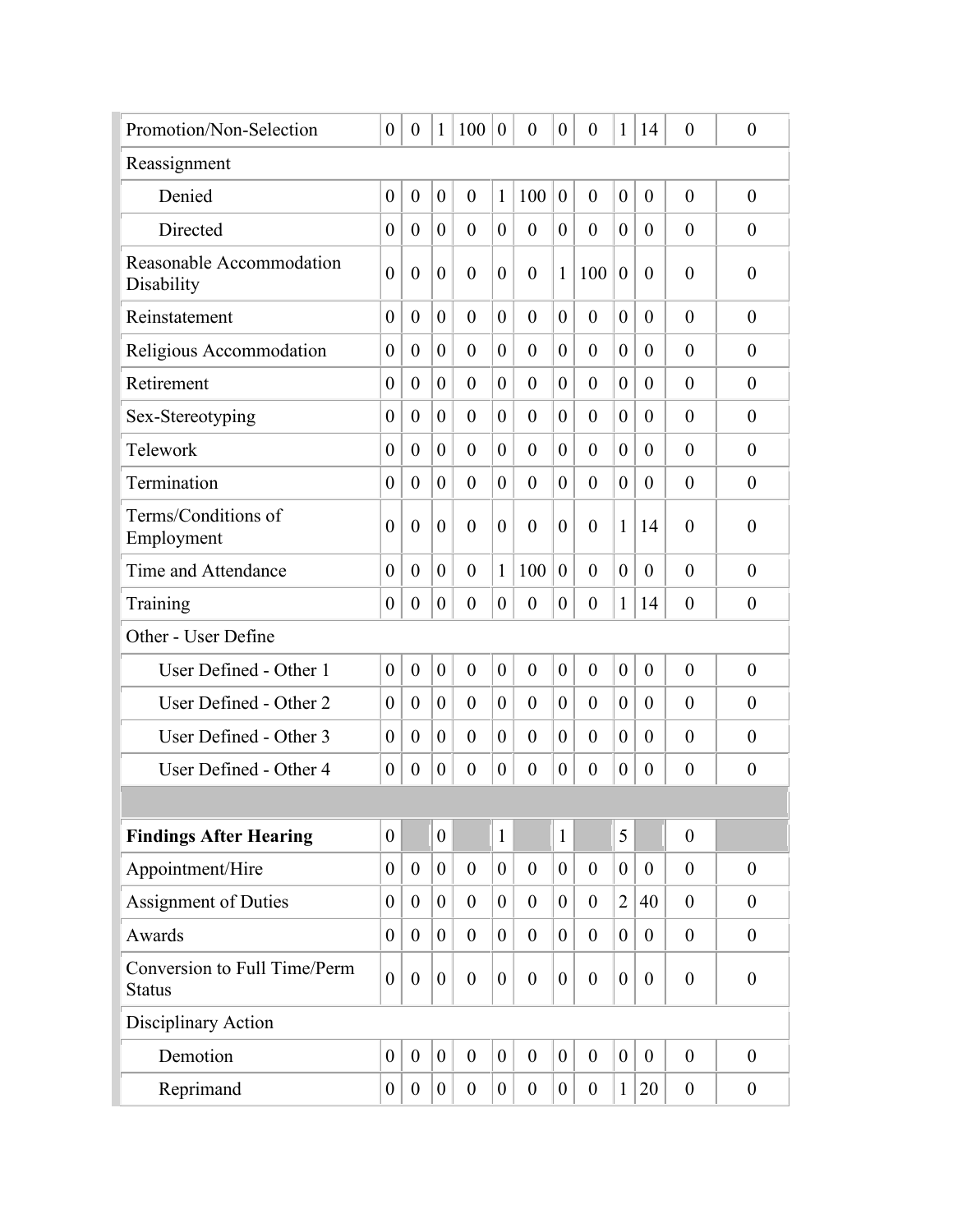| Suspension                             | $\boldsymbol{0}$ | $\boldsymbol{0}$ | $\boldsymbol{0}$ | $\overline{0}$   | $\theta$         | $\boldsymbol{0}$ | 1                | 100              | $\boldsymbol{0}$ | $\theta$       | $\overline{0}$   | $\boldsymbol{0}$ |
|----------------------------------------|------------------|------------------|------------------|------------------|------------------|------------------|------------------|------------------|------------------|----------------|------------------|------------------|
| Removal                                | $\boldsymbol{0}$ | $\overline{0}$   | $\boldsymbol{0}$ | $\overline{0}$   | $\overline{0}$   | $\theta$         | $\overline{0}$   | $\overline{0}$   | $\boldsymbol{0}$ | $\theta$       | $\overline{0}$   | $\theta$         |
| Other                                  | $\boldsymbol{0}$ | $\theta$         | $\overline{0}$   | $\theta$         | $\overline{0}$   | $\overline{0}$   | $\theta$         | $\theta$         | $\boldsymbol{0}$ | $\theta$       | $\overline{0}$   | $\theta$         |
| Duty Hours                             | $\overline{0}$   | $\overline{0}$   | $\overline{0}$   | $\overline{0}$   | $\theta$         | $\mathbf{0}$     | $\overline{0}$   | $\theta$         | $\overline{0}$   | $\overline{0}$ | $\overline{0}$   | $\theta$         |
| Perf. Eval./ Appraisal                 | $\boldsymbol{0}$ | $\theta$         | $\overline{0}$   | $\theta$         | $\theta$         | $\theta$         | $\theta$         | $\theta$         | 1                | 20             | $\overline{0}$   | $\theta$         |
| Examination/Test                       | $\boldsymbol{0}$ | $\boldsymbol{0}$ | $\boldsymbol{0}$ | $\boldsymbol{0}$ | $\overline{0}$   | $\boldsymbol{0}$ | $\boldsymbol{0}$ | $\boldsymbol{0}$ | $\boldsymbol{0}$ | $\overline{0}$ | $\boldsymbol{0}$ | $\boldsymbol{0}$ |
| Harassment                             |                  |                  |                  |                  |                  |                  |                  |                  |                  |                |                  |                  |
| Non-Sexual                             | $\boldsymbol{0}$ | $\boldsymbol{0}$ | $\boldsymbol{0}$ | $\mathbf{0}$     | $\overline{0}$   | $\mathbf{0}$     | 1                | 100              | 3                | 60             | $\overline{0}$   | $\overline{0}$   |
| Sexual                                 | $\boldsymbol{0}$ | $\overline{0}$   | $\boldsymbol{0}$ | $\theta$         | $\mathbf{1}$     | 100              | $\boldsymbol{0}$ | $\overline{0}$   | $\boldsymbol{0}$ | $\theta$       | $\overline{0}$   | $\overline{0}$   |
| <b>Medical Examination</b>             | $\boldsymbol{0}$ | $\overline{0}$   | $\overline{0}$   | $\theta$         | $\overline{0}$   | $\boldsymbol{0}$ | $\theta$         | $\overline{0}$   | $\overline{0}$   | $\overline{0}$ | $\overline{0}$   | $\theta$         |
| Pay including overtime                 | $\boldsymbol{0}$ | $\boldsymbol{0}$ | $\overline{0}$   | $\theta$         | $\theta$         | $\theta$         | $\overline{0}$   | $\overline{0}$   | $\overline{0}$   | $\theta$       | $\overline{0}$   | $\overline{0}$   |
| Promotion/Non-Selection                | $\boldsymbol{0}$ | $\boldsymbol{0}$ | $\boldsymbol{0}$ | $\overline{0}$   | $\overline{0}$   | $\boldsymbol{0}$ | $\boldsymbol{0}$ | $\overline{0}$   | $\mathbf{1}$     | 20             | $\boldsymbol{0}$ | $\overline{0}$   |
| Reassignment                           |                  |                  |                  |                  |                  |                  |                  |                  |                  |                |                  |                  |
| Denied                                 | $\boldsymbol{0}$ | $\boldsymbol{0}$ | $\boldsymbol{0}$ | $\theta$         | $\mathbf{1}$     | 100              | $\boldsymbol{0}$ | $\overline{0}$   | $\boldsymbol{0}$ | $\theta$       | $\overline{0}$   | $\overline{0}$   |
| Directed                               | $\overline{0}$   | $\overline{0}$   | $\mathbf{0}$     | $\theta$         | $\overline{0}$   | $\boldsymbol{0}$ | $\overline{0}$   | $\overline{0}$   | $\overline{0}$   | $\overline{0}$ | $\overline{0}$   | $\boldsymbol{0}$ |
| Reasonable Accommodation<br>Disability | $\overline{0}$   | $\overline{0}$   | $\overline{0}$   | $\overline{0}$   | $\theta$         | $\theta$         | $\mathbf{1}$     | 100              | $\overline{0}$   | $\theta$       | $\overline{0}$   | $\overline{0}$   |
| Reinstatement                          | $\overline{0}$   | $\theta$         | $\overline{0}$   | $\overline{0}$   | $\overline{0}$   | $\overline{0}$   | $\theta$         | $\overline{0}$   | $\boldsymbol{0}$ | $\overline{0}$ | $\overline{0}$   | $\overline{0}$   |
| Religious Accommodation                | $\overline{0}$   | $\overline{0}$   | $\overline{0}$   | $\theta$         | $\theta$         | $\theta$         | $\theta$         | $\theta$         | $\overline{0}$   | $\overline{0}$ | $\overline{0}$   | $\overline{0}$   |
| Retirement                             | $\boldsymbol{0}$ | $\theta$         | $\overline{0}$   | $\theta$         | $\theta$         | $\theta$         | $\theta$         | $\theta$         | $\overline{0}$   | $\theta$       | $\overline{0}$   | $\theta$         |
| Sex-Stereotyping                       | $\boldsymbol{0}$ | $\theta$         | $\boldsymbol{0}$ | $\overline{0}$   | $\overline{0}$   | $\boldsymbol{0}$ | $\boldsymbol{0}$ | $\overline{0}$   | $\boldsymbol{0}$ | $\theta$       | $\overline{0}$   | $\boldsymbol{0}$ |
| Telework                               | $\boldsymbol{0}$ | $\boldsymbol{0}$ | $\mathbf{0}$     | $\boldsymbol{0}$ | $\boldsymbol{0}$ | $\boldsymbol{0}$ | $\boldsymbol{0}$ | $\boldsymbol{0}$ | $\boldsymbol{0}$ | $\mathbf{0}$   | $\boldsymbol{0}$ | $\boldsymbol{0}$ |
| Termination                            |                  |                  |                  |                  |                  |                  |                  |                  |                  |                |                  |                  |
|                                        | $\overline{0}$   | $\overline{0}$   | $\overline{0}$   | $\theta$         | $\Omega$         | $\overline{0}$   | $\Omega$         | $\theta$         | $\theta$         | $\theta$       | $\mathbf{0}$     | $\overline{0}$   |
| Terms/Conditions of<br>Employment      | $\overline{0}$   | $\theta$         | $\overline{0}$   | $\theta$         | $\overline{0}$   | $\theta$         | $\overline{0}$   | $\theta$         | $\mathbf{1}$     | 20             | $\theta$         | $\overline{0}$   |
| Time and Attendance                    | $\overline{0}$   | $\theta$         | $\overline{0}$   | $\theta$         | $\mathbf{1}$     | 100              | $\overline{0}$   | $\theta$         | $\theta$         | $\theta$       | $\overline{0}$   | $\theta$         |
| Training                               | $\overline{0}$   | $\theta$         | $\overline{0}$   | $\overline{0}$   | $\overline{0}$   | $\theta$         | $\overline{0}$   | $\theta$         | $\mathbf{1}$     | 20             | $\theta$         | $\theta$         |
| Other - User Define                    |                  |                  |                  |                  |                  |                  |                  |                  |                  |                |                  |                  |
| User Defined - Other 1                 | $\overline{0}$   | $\theta$         | $\overline{0}$   | $\theta$         | $\overline{0}$   | $\theta$         | $\overline{0}$   | $\theta$         | $\overline{0}$   | $\theta$       | $\theta$         | $\overline{0}$   |
| User Defined - Other 2                 | $\theta$         | $\overline{0}$   | $\overline{0}$   | $\overline{0}$   | $\theta$         | $\overline{0}$   | $\overline{0}$   | $\overline{0}$   | $\theta$         | $\overline{0}$ | $\overline{0}$   | $\theta$         |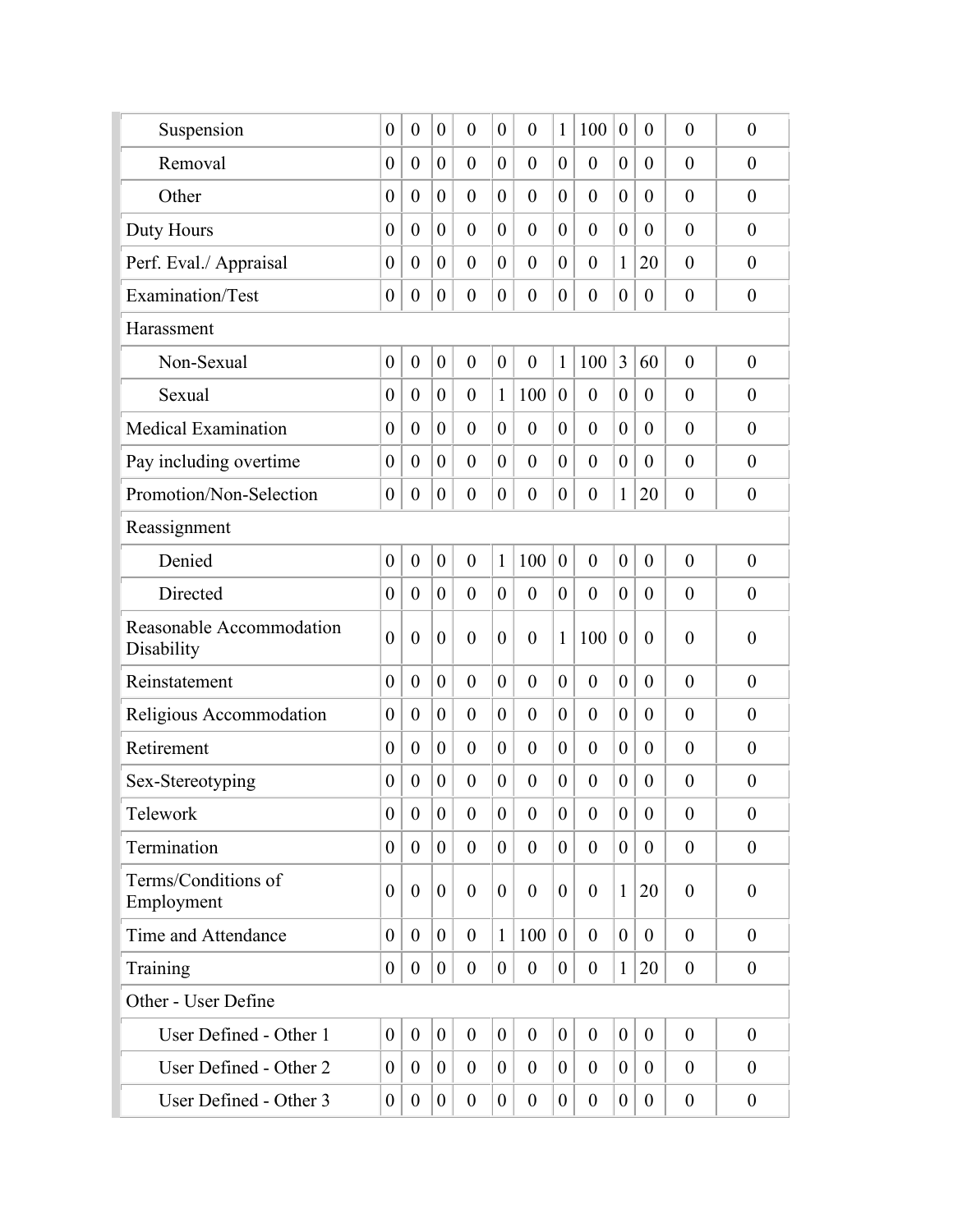| User Defined - Other 4                        | $\boldsymbol{0}$ | $\boldsymbol{0}$ | $\boldsymbol{0}$ | $\boldsymbol{0}$ | $\boldsymbol{0}$ | $\boldsymbol{0}$ | $\boldsymbol{0}$ | $\overline{0}$   | $\boldsymbol{0}$ | $\boldsymbol{0}$ | $\boldsymbol{0}$ | $\boldsymbol{0}$ |
|-----------------------------------------------|------------------|------------------|------------------|------------------|------------------|------------------|------------------|------------------|------------------|------------------|------------------|------------------|
|                                               |                  |                  |                  |                  |                  |                  |                  |                  |                  |                  |                  |                  |
| <b>Findings Without Hearing</b>               | $\boldsymbol{0}$ |                  | $\mathbf{1}$     |                  | $\boldsymbol{0}$ |                  | $\boldsymbol{0}$ |                  | $\overline{2}$   |                  | $\boldsymbol{0}$ |                  |
| Appointment/Hire                              | $\boldsymbol{0}$ | $\theta$         | $\boldsymbol{0}$ | $\theta$         | $\boldsymbol{0}$ | $\overline{0}$   | $\boldsymbol{0}$ | $\theta$         | $\boldsymbol{0}$ | $\theta$         | $\overline{0}$   | $\boldsymbol{0}$ |
| <b>Assignment of Duties</b>                   | $\boldsymbol{0}$ | $\boldsymbol{0}$ | $\boldsymbol{0}$ | $\theta$         | $\overline{0}$   | $\boldsymbol{0}$ | $\boldsymbol{0}$ | $\theta$         | 1                | 50               | $\overline{0}$   | $\boldsymbol{0}$ |
| Awards                                        | $\boldsymbol{0}$ | $\boldsymbol{0}$ | $\boldsymbol{0}$ | $\overline{0}$   | $\overline{0}$   | $\boldsymbol{0}$ | $\boldsymbol{0}$ | $\overline{0}$   | $\boldsymbol{0}$ | $\theta$         | $\overline{0}$   | $\boldsymbol{0}$ |
| Conversion to Full Time/Perm<br><b>Status</b> | $\boldsymbol{0}$ | $\boldsymbol{0}$ | $\boldsymbol{0}$ | $\boldsymbol{0}$ | $\boldsymbol{0}$ | $\boldsymbol{0}$ | $\boldsymbol{0}$ | $\boldsymbol{0}$ | $\boldsymbol{0}$ | $\theta$         | $\boldsymbol{0}$ | $\boldsymbol{0}$ |
| Disciplinary Action                           |                  |                  |                  |                  |                  |                  |                  |                  |                  |                  |                  |                  |
| Demotion                                      | $\boldsymbol{0}$ | $\boldsymbol{0}$ | $\boldsymbol{0}$ | $\boldsymbol{0}$ | $\boldsymbol{0}$ | $\overline{0}$   | $\boldsymbol{0}$ | $\overline{0}$   | $\boldsymbol{0}$ | $\boldsymbol{0}$ | $\overline{0}$   | $\boldsymbol{0}$ |
| Reprimand                                     | $\boldsymbol{0}$ | $\boldsymbol{0}$ | $\boldsymbol{0}$ | $\theta$         | $\overline{0}$   | $\boldsymbol{0}$ | $\boldsymbol{0}$ | $\theta$         | $\boldsymbol{0}$ | $\theta$         | $\overline{0}$   | $\overline{0}$   |
| Suspension                                    | $\boldsymbol{0}$ | $\overline{0}$   | $\boldsymbol{0}$ | $\overline{0}$   | $\overline{0}$   | $\boldsymbol{0}$ | $\overline{0}$   | $\overline{0}$   | $\boldsymbol{0}$ | $\theta$         | $\overline{0}$   | $\boldsymbol{0}$ |
| Removal                                       | $\boldsymbol{0}$ | $\theta$         | $\boldsymbol{0}$ | $\theta$         | $\overline{0}$   | $\overline{0}$   | 0                | $\theta$         | $\boldsymbol{0}$ | $\overline{0}$   | $\overline{0}$   | $\overline{0}$   |
| Other                                         | $\boldsymbol{0}$ | $\overline{0}$   | $\overline{0}$   | $\overline{0}$   | $\overline{0}$   | $\overline{0}$   | $\overline{0}$   | $\overline{0}$   | $\overline{0}$   | $\theta$         | $\overline{0}$   | $\overline{0}$   |
| Duty Hours                                    | $\boldsymbol{0}$ | $\overline{0}$   | $\boldsymbol{0}$ | $\theta$         | $\overline{0}$   | $\overline{0}$   | $\overline{0}$   | $\theta$         | $\boldsymbol{0}$ | $\theta$         | $\overline{0}$   | $\overline{0}$   |
| Perf. Eval./ Appraisal                        | $\boldsymbol{0}$ | $\overline{0}$   | $\boldsymbol{0}$ | $\overline{0}$   | $\overline{0}$   | $\boldsymbol{0}$ | $\overline{0}$   | $\theta$         | $\overline{0}$   | $\theta$         | $\overline{0}$   | $\boldsymbol{0}$ |
| Examination/Test                              | $\boldsymbol{0}$ | $\boldsymbol{0}$ | $\boldsymbol{0}$ | $\boldsymbol{0}$ | $\boldsymbol{0}$ | $\boldsymbol{0}$ | $\boldsymbol{0}$ | $\overline{0}$   | $\boldsymbol{0}$ | $\theta$         | $\boldsymbol{0}$ | $\boldsymbol{0}$ |
| Harassment                                    |                  |                  |                  |                  |                  |                  |                  |                  |                  |                  |                  |                  |
| Non-Sexual                                    | $\boldsymbol{0}$ | $\boldsymbol{0}$ | $\boldsymbol{0}$ | $\overline{0}$   | $\boldsymbol{0}$ | $\overline{0}$   | $\overline{0}$   | $\overline{0}$   | $\mathbf{1}$     | 50               | $\overline{0}$   | $\overline{0}$   |
| Sexual                                        | $\boldsymbol{0}$ | $\boldsymbol{0}$ | $\boldsymbol{0}$ | $\theta$         | $\overline{0}$   | $\boldsymbol{0}$ | $\boldsymbol{0}$ | $\theta$         | $\boldsymbol{0}$ | $\theta$         | $\boldsymbol{0}$ | $\boldsymbol{0}$ |
| <b>Medical Examination</b>                    | $\boldsymbol{0}$ | $\boldsymbol{0}$ | $\boldsymbol{0}$ | $\theta$         | $\boldsymbol{0}$ | $\boldsymbol{0}$ | 0                | $\overline{0}$   | $\boldsymbol{0}$ | $\theta$         | $\boldsymbol{0}$ | $\boldsymbol{0}$ |
| Pay including overtime                        | $\overline{0}$   | $\boldsymbol{0}$ | $\boldsymbol{0}$ | $\boldsymbol{0}$ | $\boldsymbol{0}$ | $\mathbf{0}$     | $\boldsymbol{0}$ | $\boldsymbol{0}$ | $\mathbf{1}$     | 50               | $\boldsymbol{0}$ | $\boldsymbol{0}$ |
| Promotion/Non-Selection                       | $\overline{0}$   | $\boldsymbol{0}$ | $\mathbf{1}$     | 100              | $\boldsymbol{0}$ | $\overline{0}$   | $\overline{0}$   | $\overline{0}$   | $\boldsymbol{0}$ | $\theta$         | $\boldsymbol{0}$ | $\boldsymbol{0}$ |
| Reassignment                                  |                  |                  |                  |                  |                  |                  |                  |                  |                  |                  |                  |                  |
| Denied                                        | $\boldsymbol{0}$ | $\mathbf{0}$     | $\boldsymbol{0}$ | $\overline{0}$   | $\overline{0}$   | $\overline{0}$   | $\overline{0}$   | $\overline{0}$   | $\overline{0}$   | $\theta$         | $\theta$         | $\boldsymbol{0}$ |
| Directed                                      | $\boldsymbol{0}$ | $\overline{0}$   | $\boldsymbol{0}$ | $\theta$         | $\overline{0}$   | $\boldsymbol{0}$ | $\boldsymbol{0}$ | $\theta$         | $\boldsymbol{0}$ | $\overline{0}$   | $\boldsymbol{0}$ | $\theta$         |
| Reasonable Accommodation<br>Disability        | $\overline{0}$   | $\overline{0}$   | $\boldsymbol{0}$ | $\overline{0}$   | $\overline{0}$   | $\overline{0}$   | $\overline{0}$   | $\theta$         | $\overline{0}$   | $\theta$         | $\theta$         | $\overline{0}$   |
| Reinstatement                                 | $\overline{0}$   | $\mathbf{0}$     | $\overline{0}$   | $\overline{0}$   | $\overline{0}$   | $\overline{0}$   | $\overline{0}$   | $\overline{0}$   | $\overline{0}$   | $\theta$         | $\mathbf{0}$     | $\boldsymbol{0}$ |
| Religious Accommodation                       | $\boldsymbol{0}$ | $\theta$         | $\overline{0}$   | $\overline{0}$   | $\overline{0}$   | $\overline{0}$   | $\overline{0}$   | $\theta$         | $\boldsymbol{0}$ | $\theta$         | $\theta$         | $\overline{0}$   |
| Retirement                                    | $\boldsymbol{0}$ | $\boldsymbol{0}$ | $\boldsymbol{0}$ | $\boldsymbol{0}$ | $\overline{0}$   | $\boldsymbol{0}$ | $\boldsymbol{0}$ | $\theta$         | $\boldsymbol{0}$ | $\overline{0}$   | $\boldsymbol{0}$ | $\boldsymbol{0}$ |